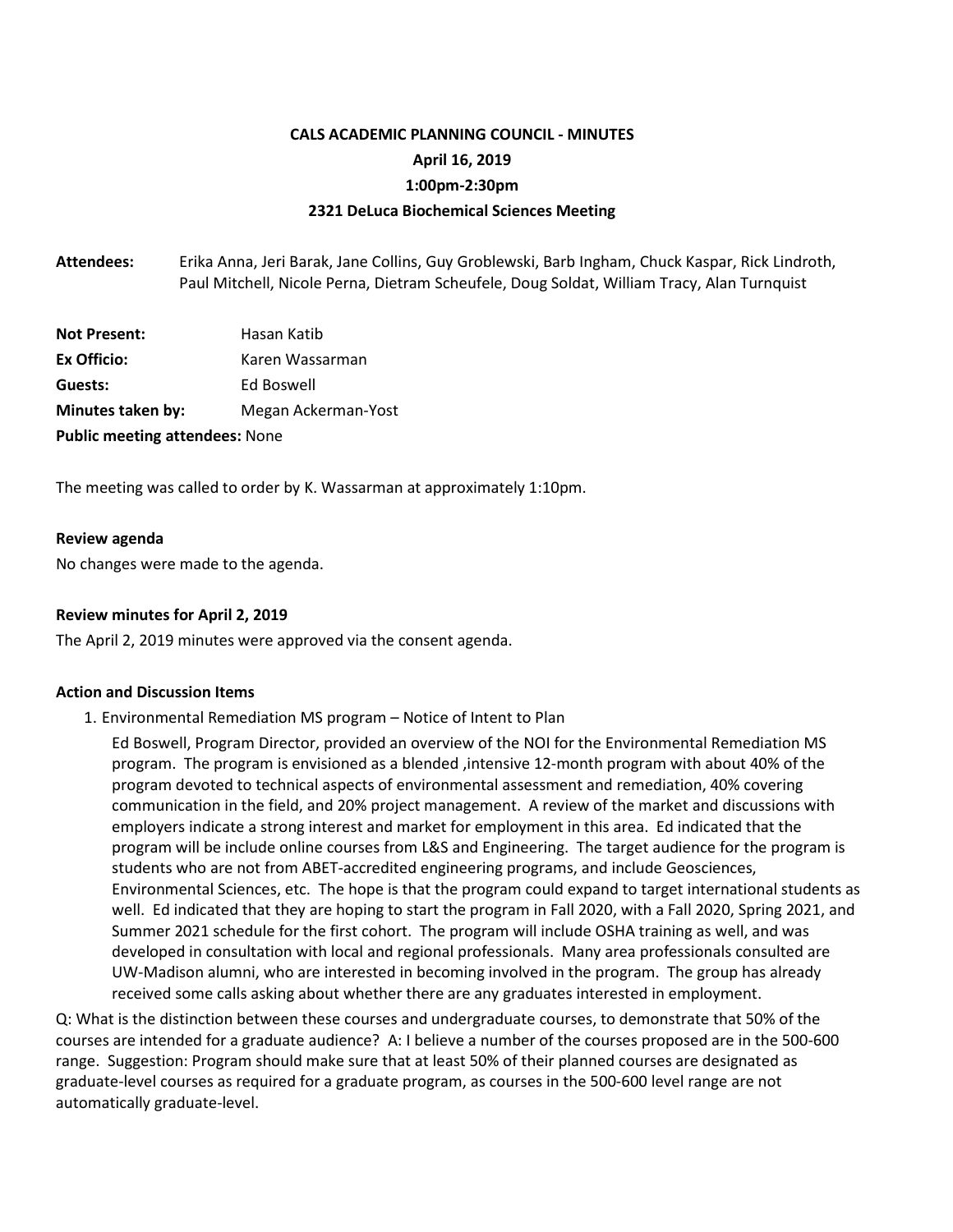Q: It looks like CEE had some naming suggestions – is the program considering changing the name? A: We just got the CEE letter on Friday, but we are amenable to changing the name. Suggestion: need to finalize the name before it can be approved by CALS APC.

Q: What is the discussion about the revenue-sharing with other programs that will be teaching courses in the program? What does that mean? A: Because this is a professional Master's program, credit for instruction will be through tuition the program directly rather than through the CFI model for pooled tuition programs. Thus, it is appropriate to have a plan for revenue sharing for departments who contribute to teaching. It is expected a MOU will be generated to formalize revenue generation. Such MOU's will be drafted with the full proposal.

Q: It looks like this is a revenue-neutral program rather than revenue-generating. Was there a discussion about adjusting the tuition so that it would generate revenue? A: The full details of the budget were not included in this pre-proposal as the NOI is focused on the academic program. However, it is intended for the program to be revenue-generating and that revenue would be reinvested into the department. Comment: Detailed budget review for this type of program is happening at college and campus level, and thus is not part of APC review at this time (and thus the simplified budget here). The college requested the program to include the full cost of teaching on a per credit basis, but the program will take advantage of pre-existing courses and considerable instruction by Soil Science faculty, which will result in some cost sharing of instruction.

Q: The letter from Nelson Institute was positive, but did indicate that there was potential overlap with their programs. How are you making sure that students aren't confused? A: We are trying to make sure we are marketing distinctly, but we also are talking to Nelson Institute about how to best communicate with students to steer them to the appropriate program. DCS has a lot to offer and will be helping with marketing efforts.

Motion: Approve contingent upon finalization of the name change (Mitchell/Tracy)

Vote: 13-0-0

## **Informational Items and Announcements**

- 1. Search updates
	- a. Senior Associate Dean
		- i. Mark Rickenbach, final candidate The public presentation for the interview will be on April  $24^{th}$ , 9-10am in Ebling (MSB).
	- b. Assistant Dean of Academic Programs and Policy
		- i. Final interviews are this week
	- c. Academic Affairs has three other open positions that are in progress as well
- 2. APC Review updates

The review will be postponed until next fall. The review is expected to assess the restructuring from 5 years ago, to address structure in the context of Landscape Architecture's departure from the college, and other potential departmental structure changes in the college.

Q: should there be a student representative on the APC? A: Academic Affairs will investigate APC by-laws to see if this is a possibility.

3. APC Elections

Reminder that when APC was restructured, there also was a plan for rotational representation from departments from each division. In this model, departments put forward a candidate for college consideration, which means that there is one candidate per division for the election. A reminder to your constituents on this fact would be helpful as there has been some confusion about why there are not additional candidates on the ballot. The exceptions to the rotation is to fill the Extension and Staff